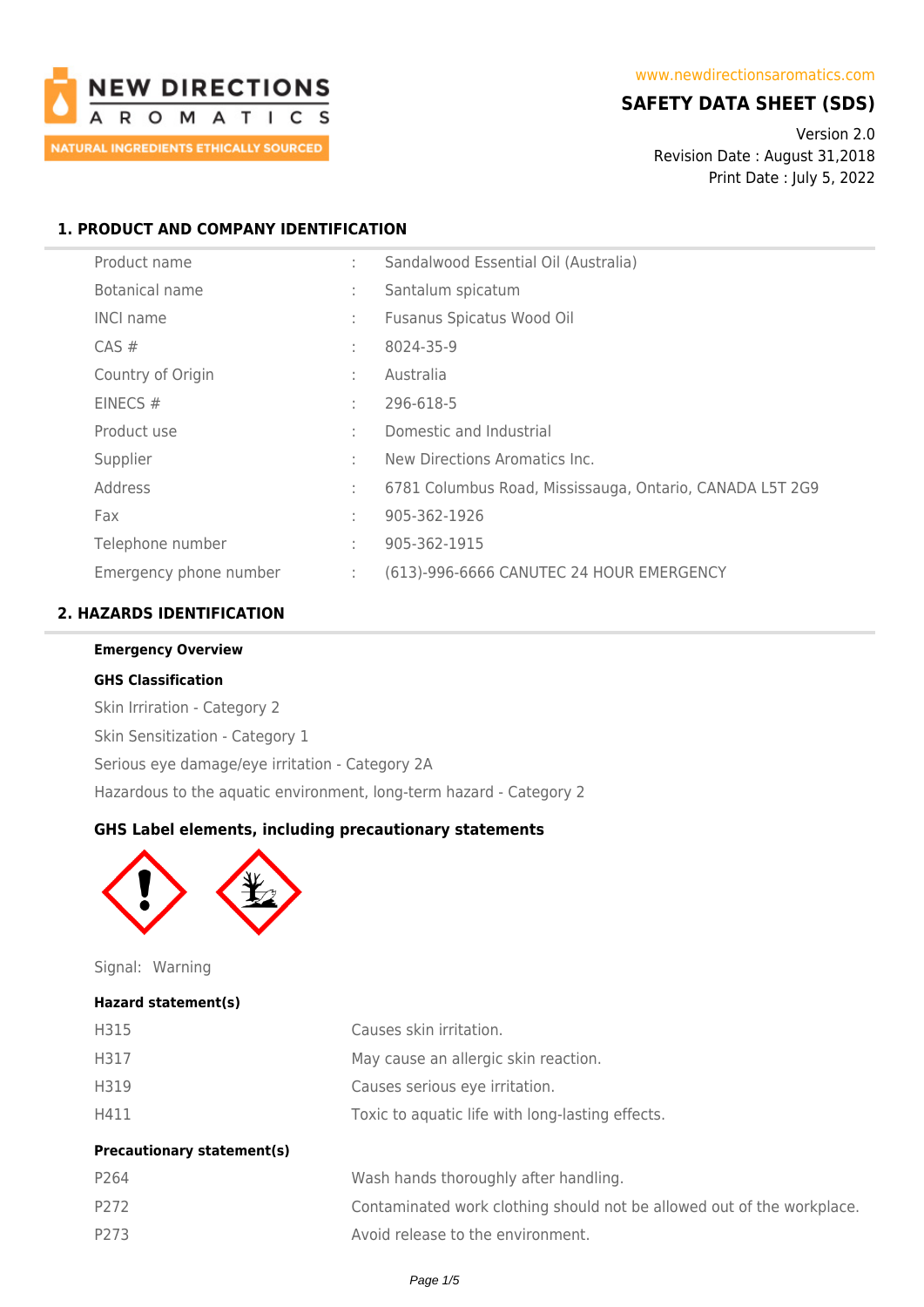| P280           | Wear protective gloves/protective clothing/eye protection/face protection.                                                          |
|----------------|-------------------------------------------------------------------------------------------------------------------------------------|
| P302+P352      | IF ON SKIN: Wash with plenty of soap and water.                                                                                     |
| P305+P351+P338 | IF IN EYES: Rinse cautiously with water for several minutes. Remove<br>contact lenses if present and easy to do - continue rinsing. |
| P332+P313      | If skin irritation occurs: Get medical advice/attention.                                                                            |
| P333+P313      | If skin irritation or a rash occurs: Get medical advice/attention.                                                                  |
| P337+P313      | If eye irritation persists get medical advice/attention.                                                                            |
| P362+P364      | Take off contaminated clothing and wash it before reuse.                                                                            |
| P391           | Collect spillage.                                                                                                                   |
| P501           | Dispose of contents/container according to local regulations.                                                                       |

### **3. COMPOSITION / INFORMATION INGREDIENTS**

| <b>Product Name</b>       | <b>CAS NO</b> | EC NO     | <b>Concentration</b> |
|---------------------------|---------------|-----------|----------------------|
| Fusanus Spicatus Wood Oil | 8024-35-9     | 296-618-5 | 100 %                |

#### **4. FIRST AID MEASURES**

#### **Eye contact**

Immediately flush eyes with plenty of cool water for at least 15 minutes. Get medical attention if irritation occurs.

### **Skin contact**

Remove contaminated clothing. Wash area with soap and water. If irritation occurs, get medical attention.

#### **Inhalation**

If inhaled, removed to fresh air. Get medical attention if symptoms appear.

#### **Ingestion**

Do not induce vomiting. Seek medical attention or contact local poison control center.

#### **5. FIRE FIGHTING MEASURES**

#### **Suitable extinguishing media**

Foam, Dry Powder. Carbon dioxide

### **Unsuitable extinguishing media**

Water spray, water jet.

#### **Special protective equipment and precautions for fire-fighters**

Full protective clothing and self-contained breathing apparatus should be worn.

#### **Special hazards arising from the substance or its combustible products**

The substance is combustible and will burn if involved in a fire.

## **Resulting gases**

Carbon oxides.

### **6. ACCIDENTAL RELEASE MEASURES**

#### **Personal precautions, protective equipment and emergency procedures.**

Evacuate personnel from immediate vicinity. Wear suitable protective equipment. Eliminate all ignition sources.

#### **Environmental precautions**

Prevent entry to sewers and public waters. Notify authorities if product enters sewers or public waters.

**Methods and materials for containment and cleaning up**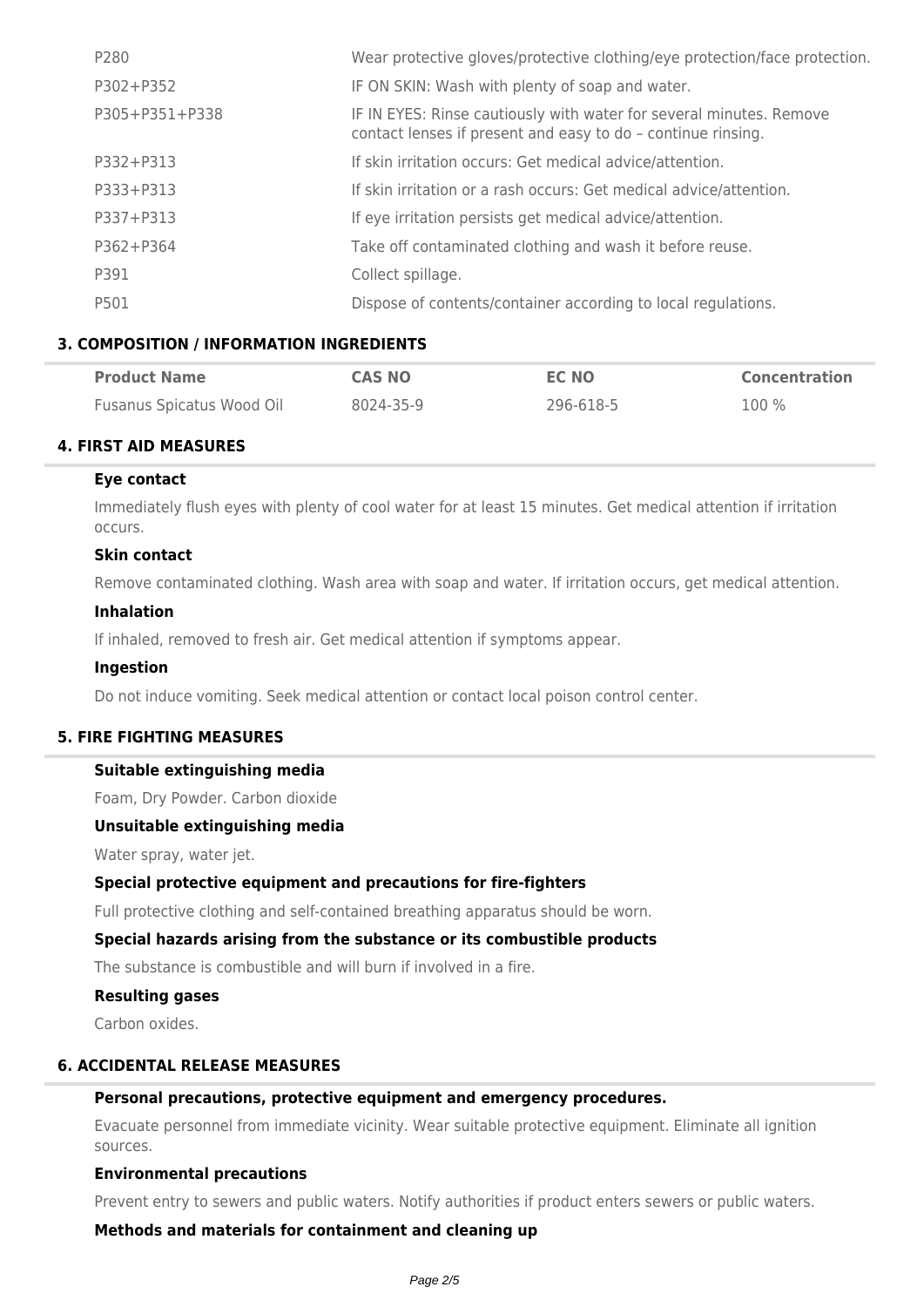Clean up any spills as soon as possible, using an absorbent material to collect it. Use suitable disposal containers.

### **7. HANDLING AND STORAGE**

#### **Precautions for safe handling**

Avoid contact with skin and eyes. The substance should be handled under conditions of good industrial hygiene and in conformity with any local regulations in order to avoid unnecessary exposure to personnel or the environment.

### **Conditions for safe storage, including any incompatibilities**

Store in tightly closed original container, in a cool, dry & ventilated area away from heat sources & protected from light. Keep air contact to a minimum.

## **8. EXPOSURE CONTROLS AND PERSONAL PROTECTION**

#### **Exposure controls**

No Exposure Standard allocated.

#### **Eyes**

Eye protection (safety glasses), should be used when handling the substance. The protection should be capable of giving chemical protection as classified in EN166.

#### **Skin**

HAND: Chemical protective gloves to a Standard EN374 should be provided. Usage periods should not exceed the breakthrough times for the chemical stated by the manufacturer of the glove.

SKIN: Handling of the material should be done wearing chemical protective clothing suitable for protection against the chemical as classified by Standard EN368.

#### **Respiratory**

Based on current information & in the absence of occupational exposure limits, use of a vapor mask to a minimum standard of EN405 FFA1 is recommended if ventilation is poor or the space is confined.

#### **Ingestion**

Not for ingestion.

#### **Biological limit values**

No Biological Limit allocated.

#### **9. PHYSICAL AND CHEMICAL PROPERTIES**

| Appearance                    | ÷              | Pale yellow to golden yellow liquid.                  |
|-------------------------------|----------------|-------------------------------------------------------|
| Odor                          | ÷              | Sweet woodsy odor.                                    |
| Odor threshold                | ÷              | Not available.                                        |
| pH                            | ÷              | Not available.                                        |
| Melting Point/Freezing Point  | t.             | Not available.                                        |
| Initial b.p and boiling range | $\mathbb{R}^n$ | Not available.                                        |
| Flash point                   | t.             | 142°C (closed cup)                                    |
| Evaporation rate              | ÷              | Not available.                                        |
| Vapor pressure                | ÷              | <0.1 kPa @ 20°C                                       |
| Relative density              | ÷              | $0.945 - 0.980$ @ 20°C                                |
| Solubility (ies)              | ÷              | Soluble in oils. 0.18 % soluble in water & $pH = 8$ . |
| Refractive index              | ÷.             | 1.5000 to 1.5170 @ 20°C                               |
| Optical rotation              | ÷              | $-16^{\circ}$ to $+4^{\circ}$ @ 20 $^{\circ}$ C       |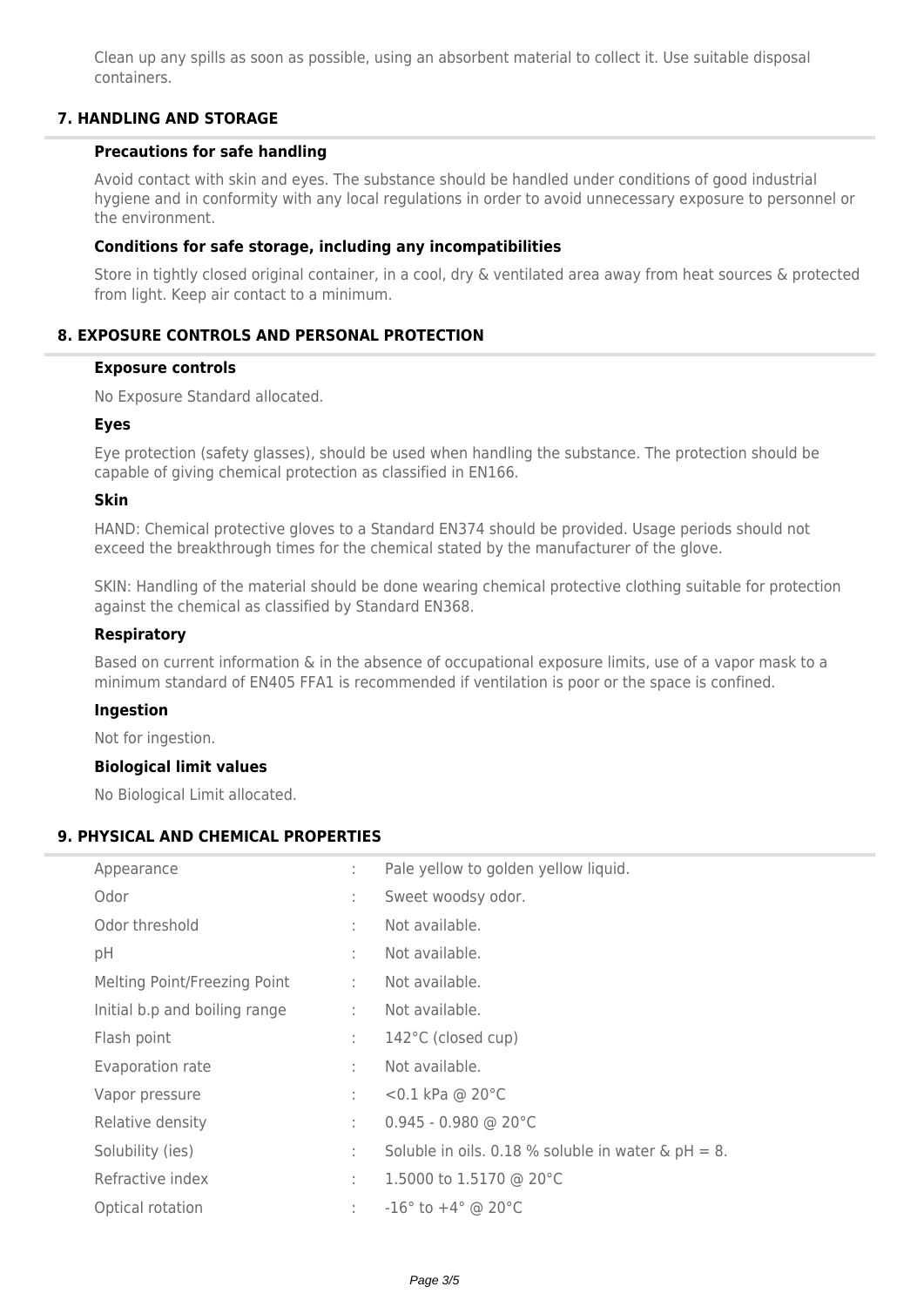## **10. STABILITY AND REACTIVITY**

#### **Chemical stability**

Chemically stable.

#### **Possibility of hazardous reactions**

Not available.

### **Conditions to avoid**

Heat and light.

#### **Incompatible materials**

Strong oxidizing agents.

### **Hazardous decomposition products**

Carbon Oxides.

## **11. TOXICOLOGICAL INFORMATION**

### **Carcinogenicity**

Not available.

#### **Mutagenicity**

Not available.

#### **Reproductive toxicity**

Not available.

### **Inhalation**

Not available.

#### **Skin contact**

May be irritating to the skin. Symptoms may include redness and irritation.

## **Eye contact**

HRIPT100 at 6% dilution is considered a non-primary irritant. May be irritating to the eye. Symptoms may include redness and stinging.

### **Ingestion**

May be harmful if swallowed. Symptoms may include abdominal pain & nausea.

#### **Skin corrosion**

HRIPT100 at 6% dilution is considered a non-primary irritant.

#### **Single exposure**

Not available.

#### **Repeated exposure**

Not available.

#### **Aspiration hazard**

Not available.

## **12. ECOLOGICAL INFORMATION**

#### **Ecotoxicity**

Algal growth inhibition : EC50 3.0mg/L (WAF ). Prevent surface contamination of soil, ground, & surface water.

### **Persistence and degradability**

Not determined.

#### **Bio - accumulative potential**